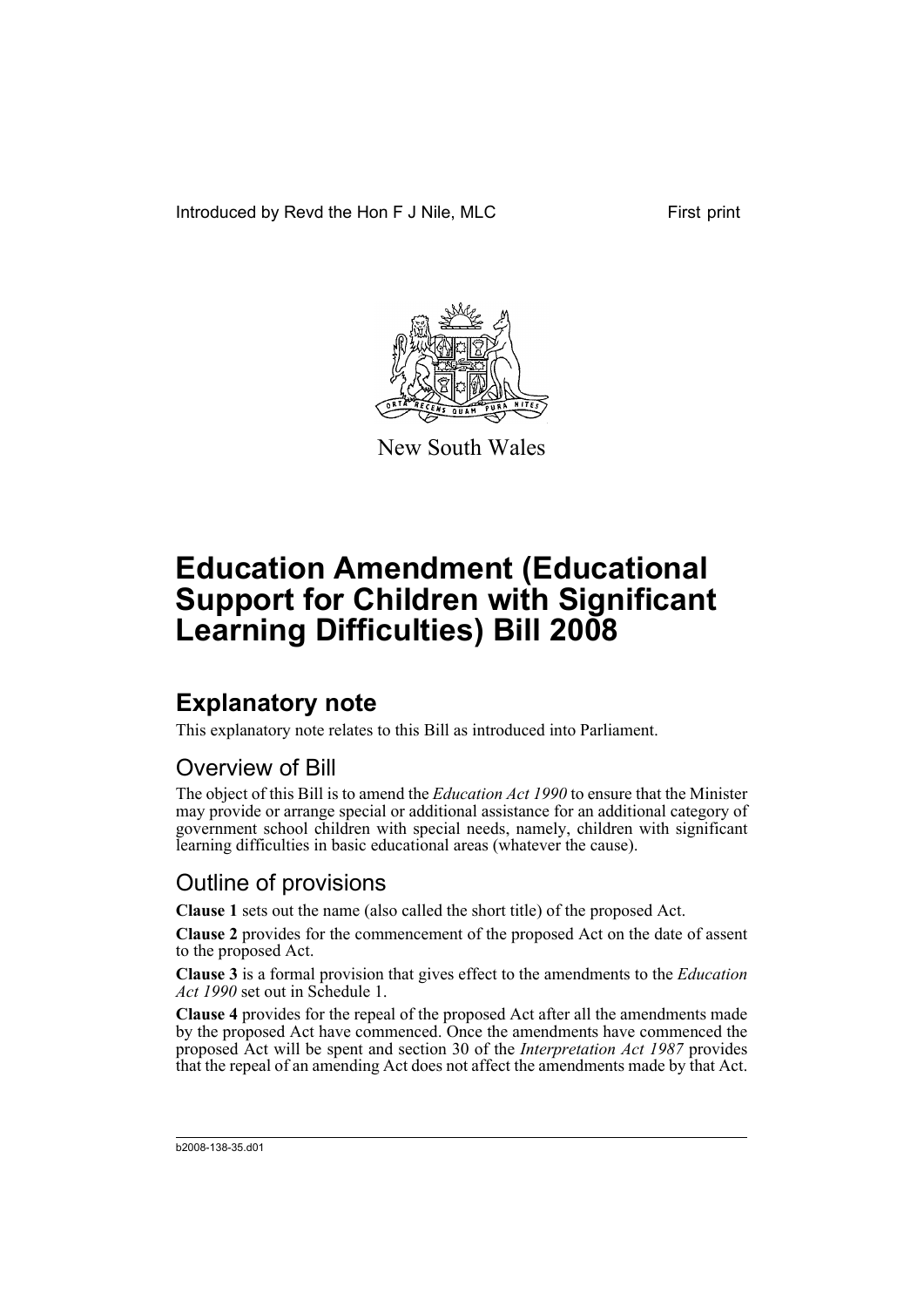Education Amendment (Educational Support for Children with Significant Learning Difficulties) Bill 2008

Explanatory note

**Schedule 1** amends the *Education Act 1990* for the purposes described in the above Overview.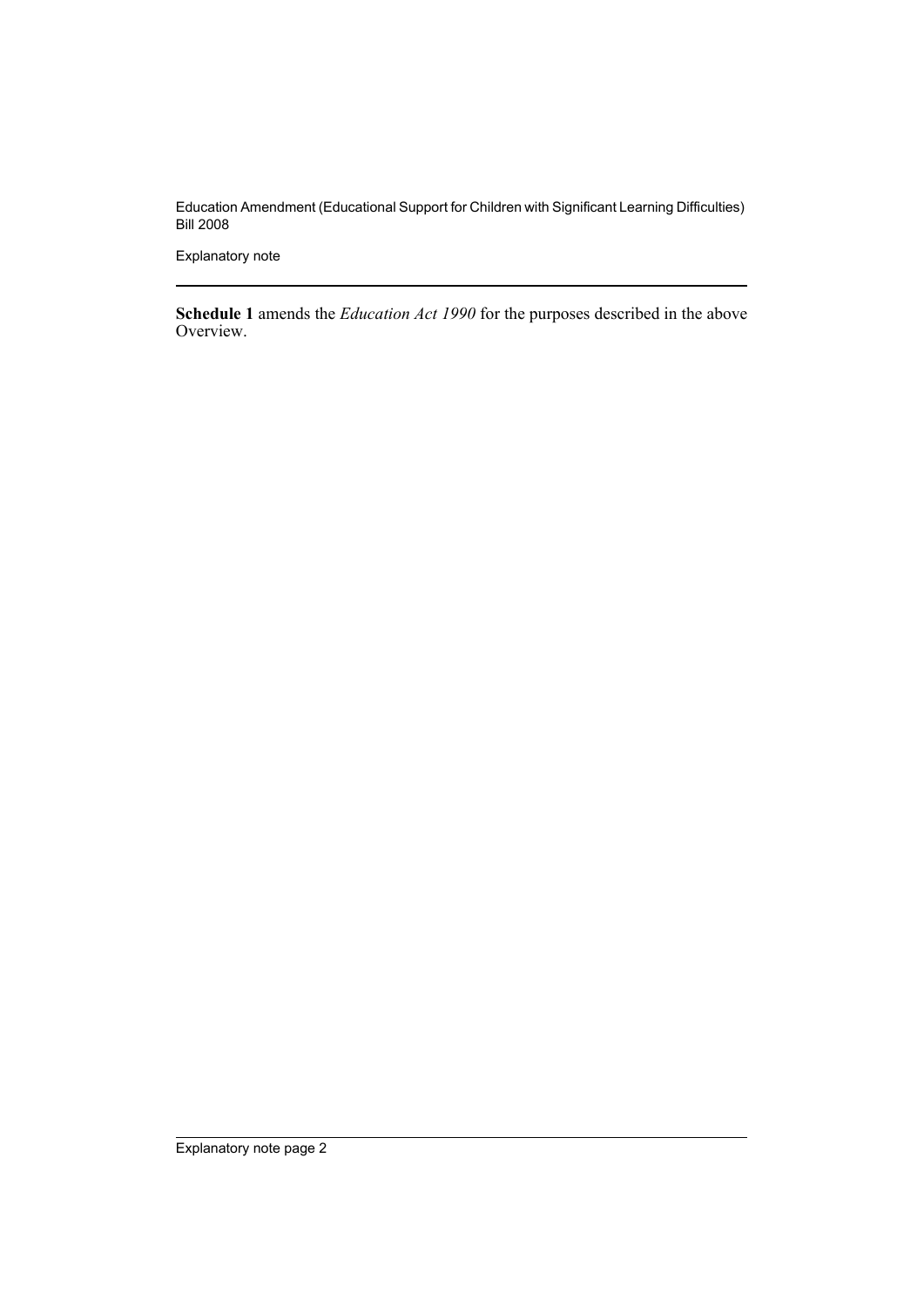Introduced by Revd the Hon F J Nile, MLC First print



New South Wales

# **Education Amendment (Educational Support for Children with Significant Learning Difficulties) Bill 2008**

### **Contents**

|    |                                            | Page |
|----|--------------------------------------------|------|
| 1. | Name of Act                                |      |
|    | Commencement                               |      |
|    | Amendment of Education Act 1990 No 8       |      |
|    | Repeal of Act                              |      |
|    | Schedule 1 Amendment of Education Act 1990 |      |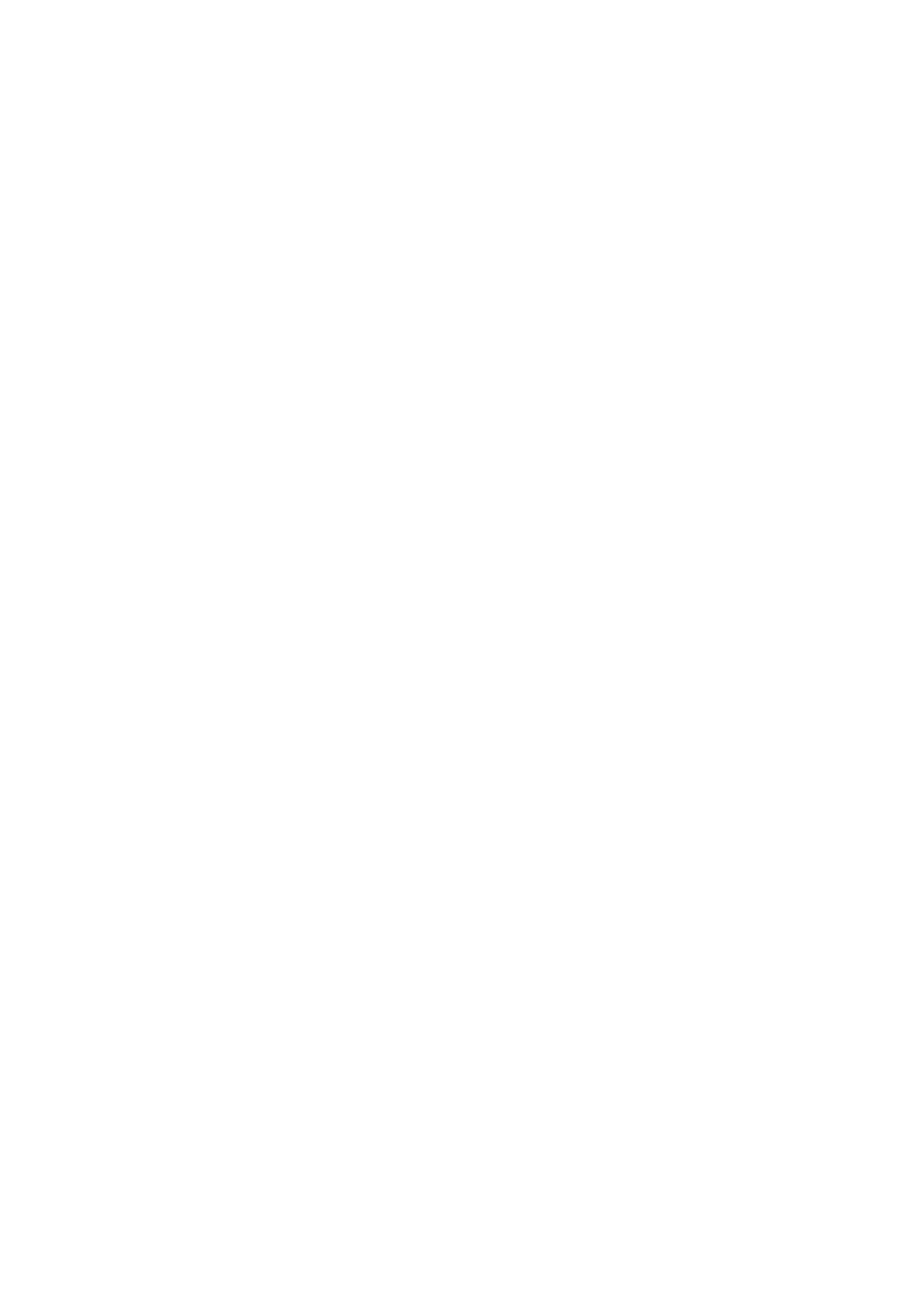

New South Wales

# **Education Amendment (Educational Support for Children with Significant Learning Difficulties) Bill 2008**

No , 2008

#### **A Bill for**

An Act to ensure that children with significant learning difficulties are included in the NSW Government's Special Education Initiative for students with special needs.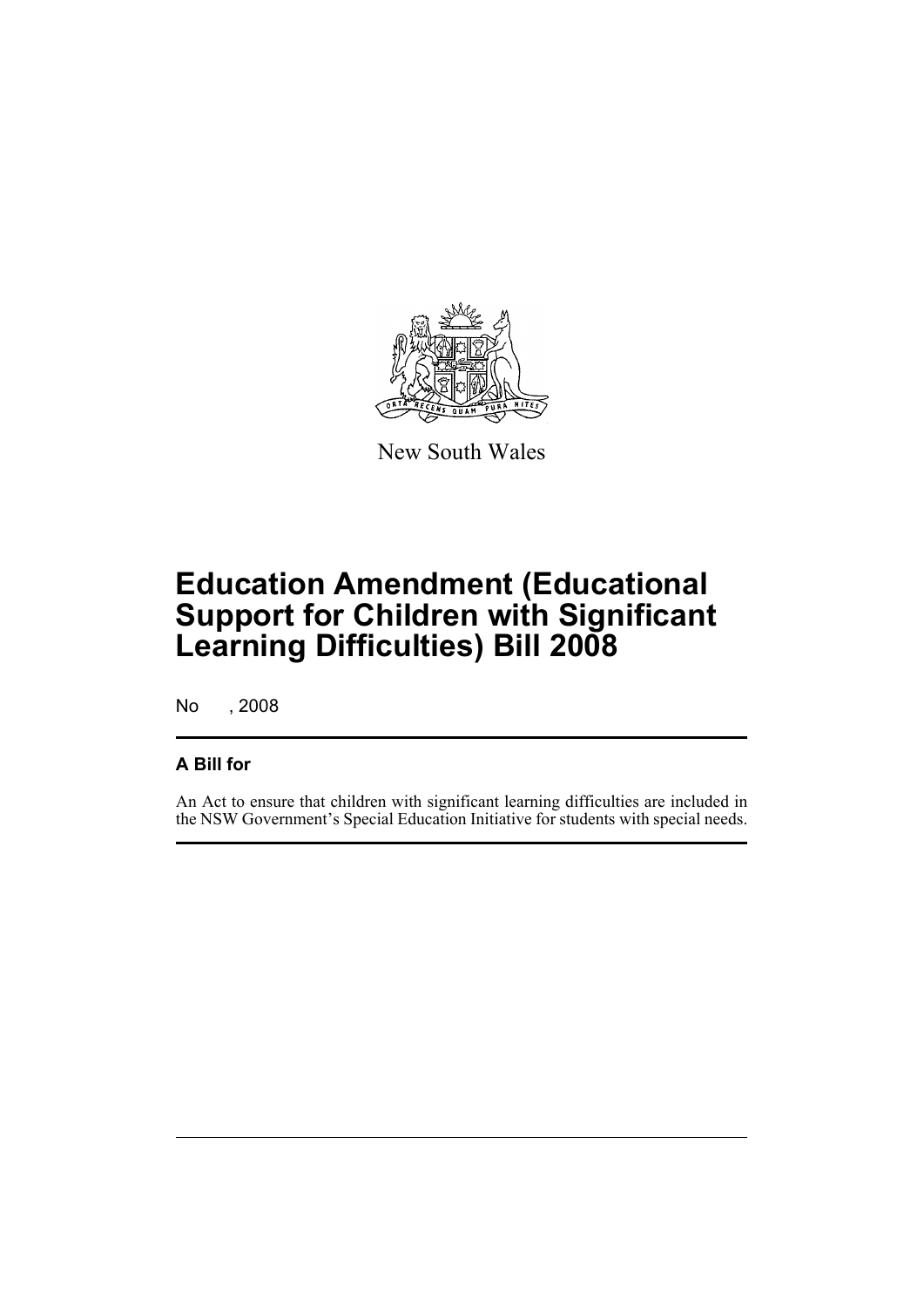#### Education Amendment (Educational Support for Children with Significant Clause 1 Learning Difficulties) Bill 2008

<span id="page-5-3"></span><span id="page-5-2"></span><span id="page-5-1"></span><span id="page-5-0"></span>

|              | The Legislature of New South Wales enacts:                                                                                                                       |          |
|--------------|------------------------------------------------------------------------------------------------------------------------------------------------------------------|----------|
| 1            | Name of Act                                                                                                                                                      | 2        |
|              | This Act is the Education Amendment (Educational Support for<br>Children with Significant Learning Difficulties) Act 2008.                                       | 3<br>4   |
| $\mathbf{2}$ | <b>Commencement</b>                                                                                                                                              | 5        |
|              | This Act commences on the date of assent to this Act.                                                                                                            | 6        |
| 3            | <b>Amendment of Education Act 1990 No 8</b>                                                                                                                      | 7        |
|              | The <i>Education Act 1990</i> is amended as set out in Schedule 1.                                                                                               | 8        |
| 4            | <b>Repeal of Act</b>                                                                                                                                             | 9        |
|              | This Act is repealed on the day following the day on which this Act<br>(1)<br>commences.                                                                         | 10<br>11 |
|              | The repeal of this Act does not, because of the operation of section 30<br>(2)<br>of the <i>Interpretation Act 1987</i> , affect any amendment made by this Act. | 12<br>13 |
|              |                                                                                                                                                                  |          |